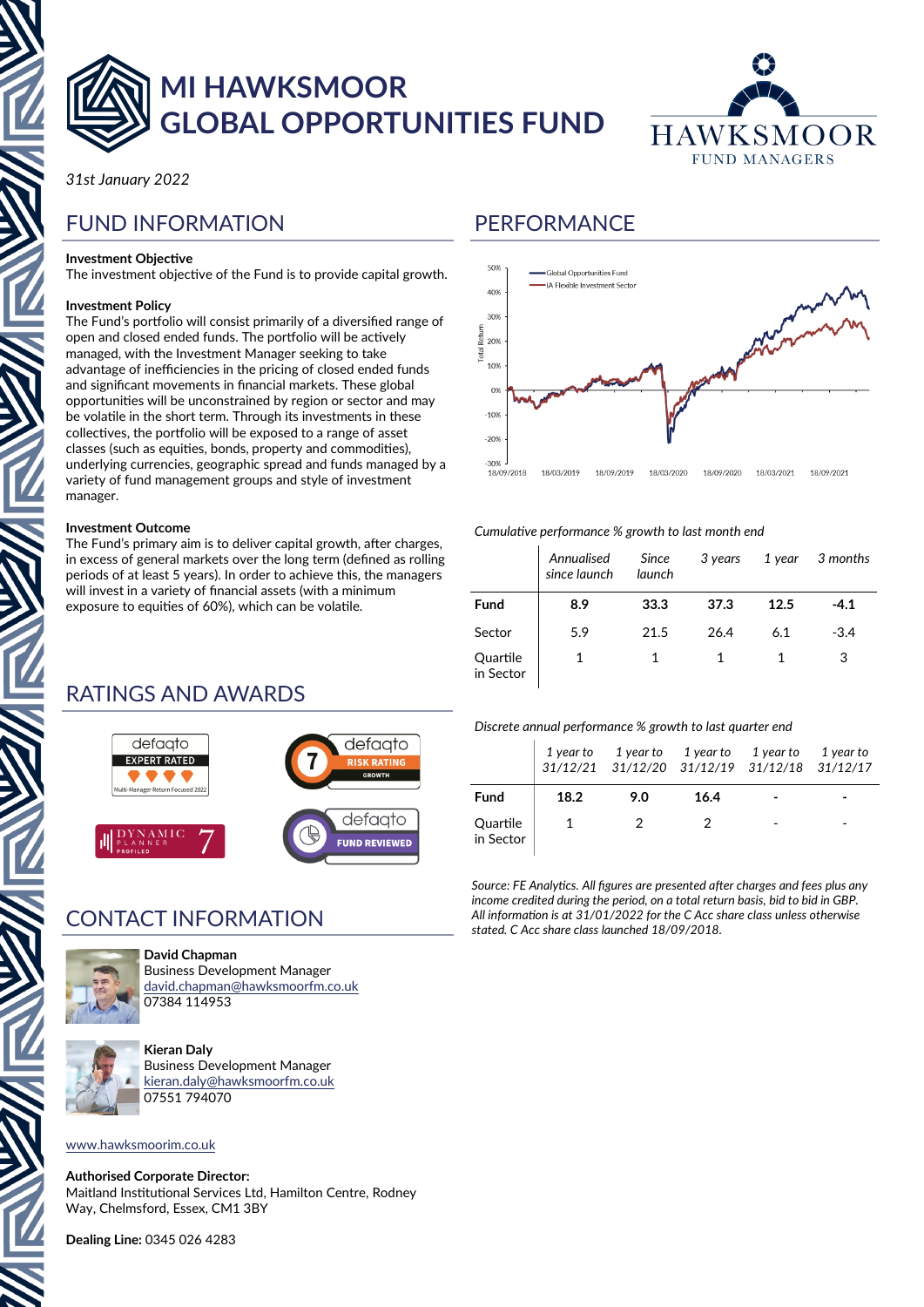|                                      | Weighting |
|--------------------------------------|-----------|
| Oakley Capital Investments           | 5.5%      |
| Polar Capital UK Value Opportunities | 4.6%      |
| Phoenix Spree Deutschland            | 4.2%      |
| Jupiter Gold & Silver                | 4.1%      |
| <b>CIM Dividend Income</b>           | 3.9%      |
| Prusik Asian Equity Income           | 3.8%      |
| Ninety One Global Gold               | 3.7%      |
| <b>Strategic Equity Capital</b>      | 3.1%      |
| <b>Crux UK Special Situations</b>    | 3.1%      |
| <b>Teviot UK Smaller Companies</b>   | 2.9%      |
| River & Mercantile UK Micro Cap      | 2.4%      |
| <b>Tufton Oceanic Assets</b>         | 2.2%      |
| <b>AMP Capital Global Companies</b>  | 2.2%      |
| Augmentum Fintech                    | 2.1%      |
| <b>GVQ UK Focus</b>                  | 2.1%      |
| <b>Taylor Maritime</b>               | 2.0%      |
| <b>Hipgnosis Songs</b>               | 2.0%      |
| Jupiter Japan Income                 | 1.9%      |
| Polar Capital Global Insurance       | 1.9%      |
| <b>ICG Enterprise</b>                | 1.9%      |

## FUND FACTS

**Launch Date:** 18th September 2018

**Fund Size:** £38.1m

**Total Number of Holdings:** 53

**Exposure to Investment Trusts:** 54.6%

**Type of Fund:** OEIC UK UCITS Scheme

**Sector:** IA Flexible Investment

**ISA Availability:** Yes

**Fund Managers:** Ben Conway, Daniel Lockyer and Ben Mackie assisted by Dan Cartridge

**Price:** Available at [www.hawksmoorim.co.uk](http://www.hawksmoorim.co.uk) and [www.maitlandgroup.com](http://www.maitlandgroup.com)

**Platform Availability:** 7IM, Aegon, AJ Bell Investcentre, Aviva, Elevate, Embark, Fidelity FundsNetwork, Hargreaves Lansdown, Interactive Investor, James Hay, Novia, Pershing Nexus, Quilter, Quilter Ireland, Standard Life, Transact, True Potential, Zurich

## TOP 20 HOLDINGS PORTFOLIO BREAKDOWN

### **Asset Breakdown**

- Equities 51.3%
- Private Equity 12.8%
- Convertible Bonds 0.7%
- Other Bonds 0.8%
- Real Assets 22.7%
- Resources (inc. Precious Metals) 9.9%
- Other 0.2%

 $\Box$  Cash 1.6%

### **Geographic Breakdown**

- UK 39.4%
- Europe ex UK 8.4%
- North America 18.1%
- $\blacksquare$  Japan 8.4%
- Asia ex Japan 11.9%
- Emerging Markets 1.1%
- Frontier Markets 0.3%
- Other 12.4%

### **Currency Breakdown**

- Sterling 37.9%
- US Dollar 23.1%
- Euro 10.6%
- Japanese Yen 8.9%
- Other 19.5%





## SHARE CLASS IDENTIFIERS

C Accumulation D Accumulation

Sedol BG38228 BG38240 ISIN GB00BG382281 GB00BG382406